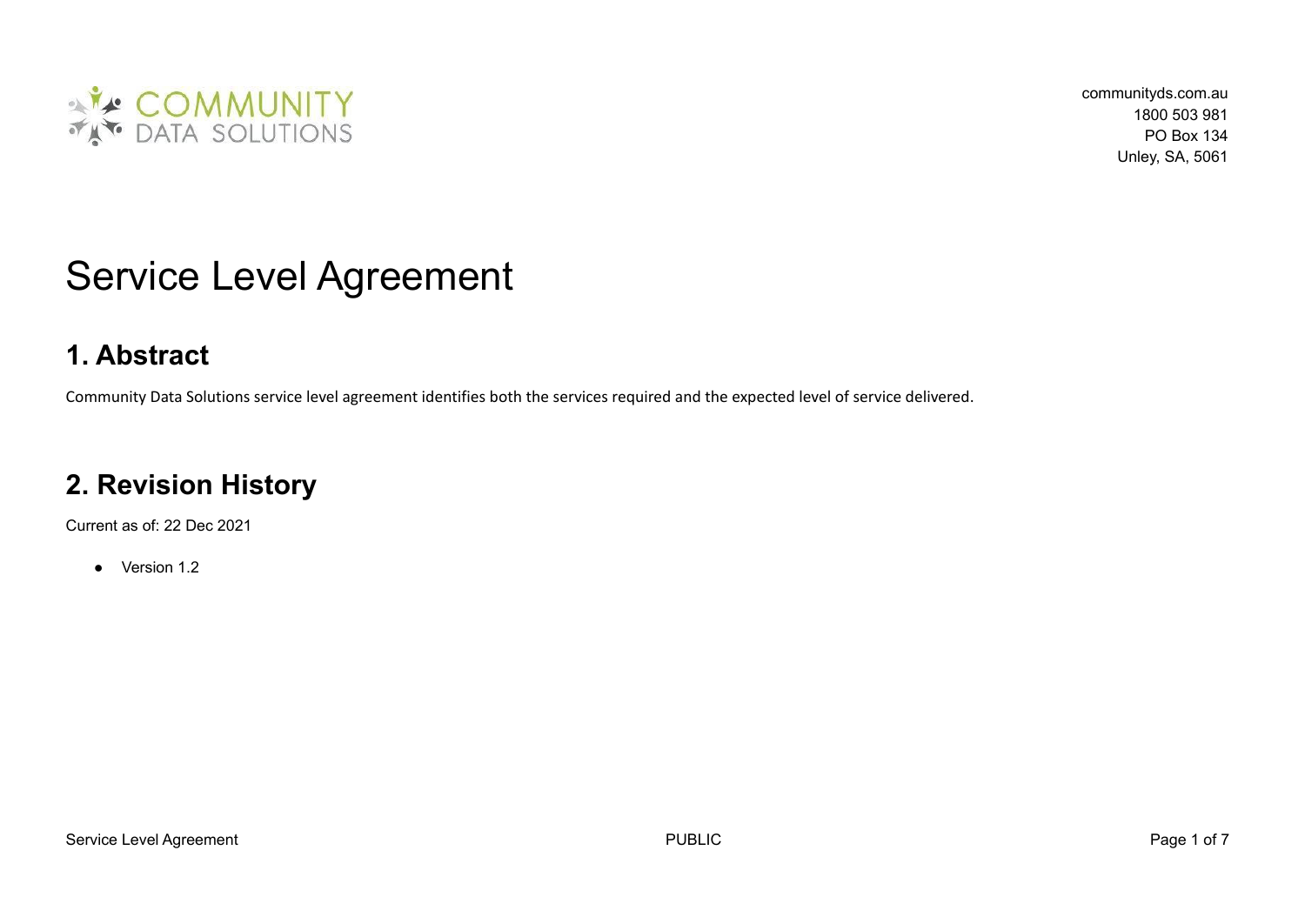

#### **Service Level Agreement**

This Service Level Agreement ("SLA") between the Cloud Provider, Community Data Solutions ("CDS"), and the Cloud Consumer of CDS services ("Services"), ("The Customer") sets forth the service level terms and conditions and is an integral part of the Agreement. This SLA defines the terms of each parties responsibilities with respect to the Services that CDS provides and The Customer consumes. This SLA does not apply to the availability of Third Party Services (TPS) which are subject to the TPS Agreements. The SLA is binding only on the Customer and CDS and does apply to any Third Parties, including Customer End Users.

- 1. **Definitions**. The following are definitions of capitalised words used in this Agreement:
	- a. "**Agreement**" The Customer's use of and access to Services is governed by the Terms of Service ("TOS"), Service Level Agreement, Privacy Agreement, Acceptable Use Policy, any other documents referenced herein (collectively, the "**Agreement**").
	- b. "**Business Hours**" means 9:00 a.m. to 5:00 p.m. (Australian Central Standard Time ACST), Monday through Friday, and, notwithstanding the foregoing, does not include times during Service Maintenance.
	- c. "**Service Maintenance**" means time periods reserved for maintenance of the Service including software. Service Maintenance includes, without limitation, database index rebuilding, hardware upgrades, software upgrades, and network upgrades, as applicable.
	- d. "**Security / Privacy of Data**" means adherence to the security and privacy standards identified within the project functional requirement documentation
- 2. **Data Retention**. CDS shall make full backup copies of each relevant database and file system daily and retain each backup for seven (7) days. CDS retains copies of Agent and API log files for at least sixty (60) days. CDS shall also retain copies of .log files generated by Apache. PHP and Postgresql for seven (7) days.
- 3. **Service Availability**.
	- a. **Service Availability - General**. CDS's goal is to provide Service Availability twenty-four hours per day, seven (7) days per week (referred to as "24x7 Availability") EXCEPT during times of Service Maintenance as set forth in Section 3d herein. However, the parties recognise that 24x7 Availability is only a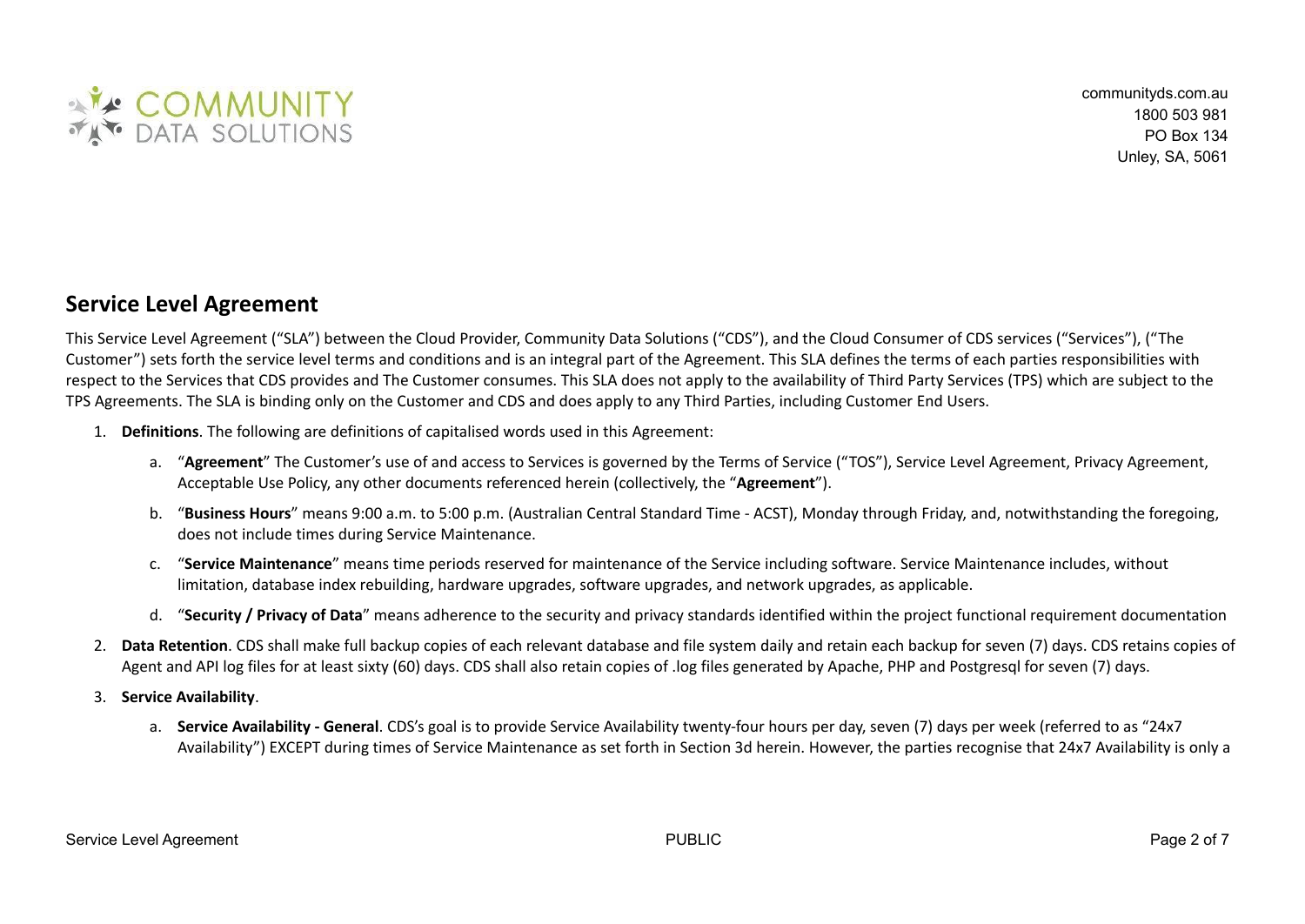

GOAL, and CDS cannot represent or guarantee that such goal can be achieved. As per our CLOUD SUPPORT POLICY (see below), response time goals cover predominantly Production Clouds.

- b. **Service Availability Level Goals**. CDS shall use reasonable efforts to achieve the target Service Availability Goal of 99.99% uptime except during scheduled Service Maintenance ("Service Commitment"). Notwithstanding the foregoing, Customer recognises that the Internet comprises many autonomous systems that are beyond the control of CDS. Issues that are beyond the control of CDS, such as issues with external service providers, shall not be considered as a failure of the Service Availability Goal. Whilst the Customer is free to monitor network uptime on their systems and other monitoring services, CDS proactively monitors network uptime and the results of these monitoring systems shall provide the sole and exclusive determination of network uptime.
- c. **Response Time to Error**. CDS has internal notification tools for Cloud service problems. Additionally, Customer may report problems to CDS Support. Once notified, CDS Support will respond as per the CLOUD SUPPORT POLICY (see below). Note that these guidelines specify the time to begin investigation of the problem, not the length of time within which such problem will be resolved.
- d. Reports in the event of incidents. An incident is defined as an unexpected departure from the agreed terms and conditions or agreed service level that is not caused by the User.

Types of incidents include:

- 1. Availability incidents
- 2. Security incidents
- 3. Privacy incidents

If an incident occurs, a report will be sent within two working days containing a description, the cause of the incident, its consequences, and measures taken to prevent similar incidents in the future. This report is sent to the relevant contact address registered with CDS.

#### e. **Service Maintenance**.

i. The parties agree that CDS shall provide Service Maintenance, which may cause interruptions as defined by the CLOUD SUPPORT POLICY (see below). CDS shall use commercially reasonable efforts to limit Service Maintenance, which causes Severity Level 1 Errors to two (2) hours per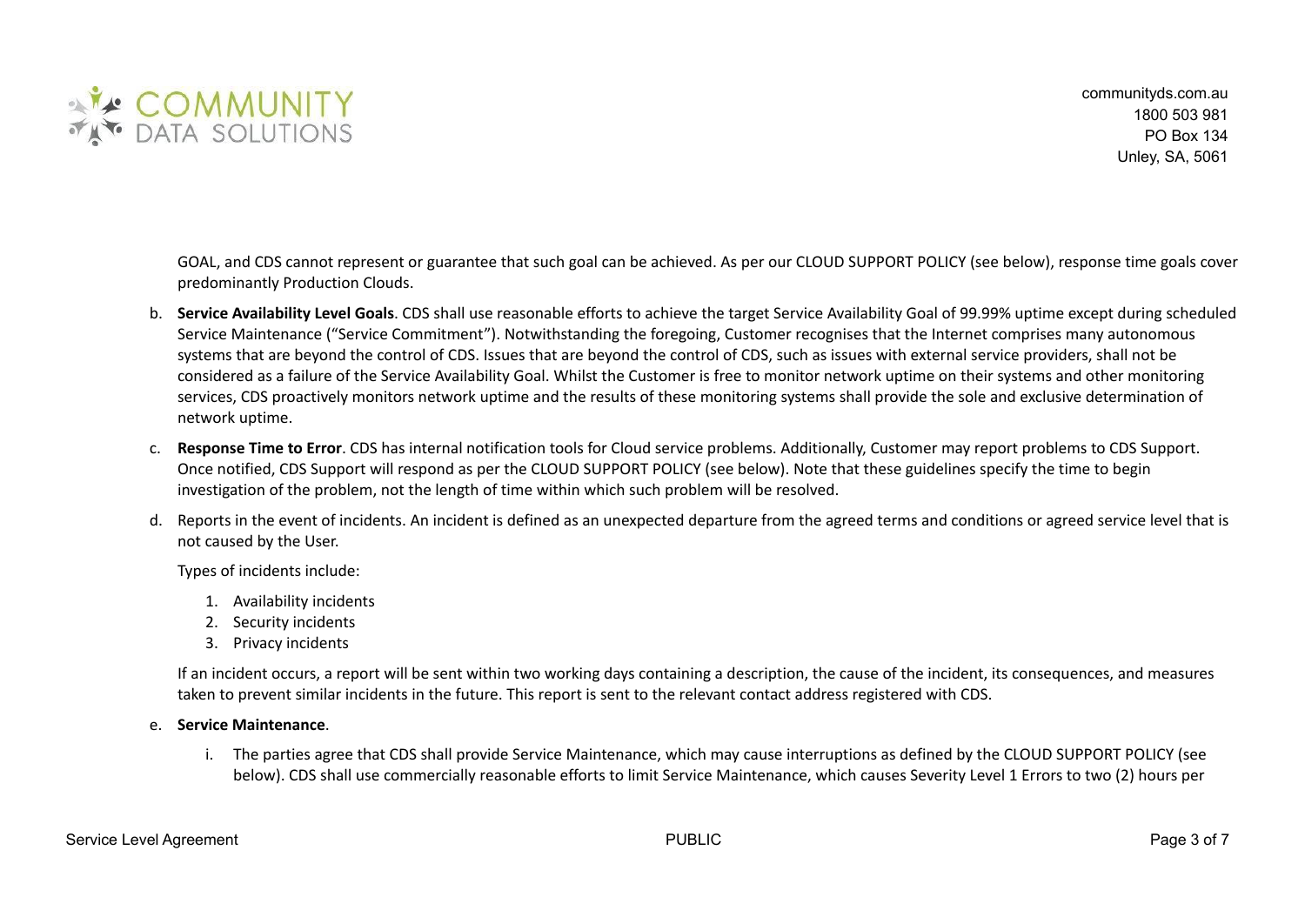

month. CDS shall notify named Customer contact by email prior to performing any Service Maintenance which CDS predicts will cause a Severity 1 Error outside of standard Service Maintenance Times.

- ii. The Service Availability goals exclude any time Customer requests a Cloud be taken down for scheduled updates.
- iii. CDS shall attempt to schedule Service Maintenance during the times as specified in Table 1 Service Maintenance Times. However, the parties agree that it may be necessary for CDS to perform Service Maintenance during times other than those specified in Table 1, and CDS reserves the right to perform Service Maintenance during times other than those specified in Table 1.
- iv. Table 1 Service Maintenance Times

| <b>Service Maintenance Period</b> | <b>Training Cloud</b> | <b>UAT Cloud</b> | <b>Production Cloud</b> |
|-----------------------------------|-----------------------|------------------|-------------------------|
| Mon-Fri                           | 4pm-6pm               | 9am-5pm          | 8pm-3am                 |
| Saturday                          | 12pm-4pm              | N/A              | 8pm-3am                 |

v. Disclaimer of Actions Caused by and/or Under the Control of Third Parties. CDS DOES NOT AND CANNOT CONTROL THE FLOW OF DATA TO OR FROM THE CDS NETWORK AND OTHER PORTIONS OF THE INTERNET. SUCH FLOW DEPENDS IN LARGE PART ON THE PERFORMANCE OF INTERNET SERVICES PROVIDED OR CONTROLLED BY THIRD PARTIES. AT TIMES, ACTIONS OR INACTIONS OF SUCH THIRD PARTIES CAN IMPAIR OR DISRUPT CUSTOMER'S CONNECTIONS TO THE INTERNET (OR PORTIONS THEREOF). ALTHOUGH CDS WILL USE COMMERCIALLY REASONABLE EFFORTS TO TAKE ACTIONS IT DEEMS APPROPRIATE TO REMEDY AND AVOID SUCH EVENTS, CDS CANNOT GUARANTEE THAT SUCH EVENTS WILL NOT OCCUR. ACCORDINGLY, CDS DISCLAIMS ANY AND ALL LIABILITY RESULTING FROM OR RELATED TO SUCH EVENTS.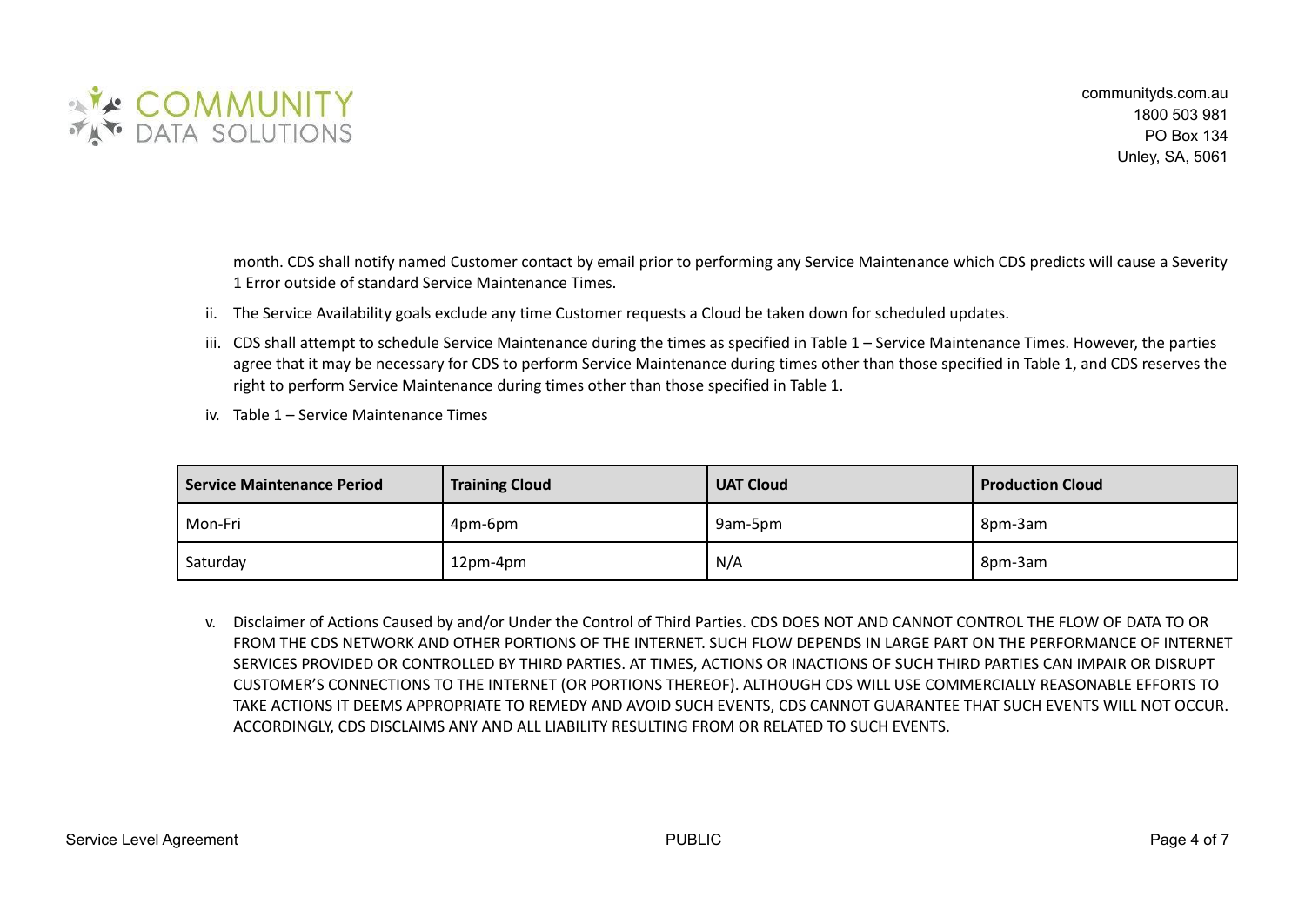

- vi. **Limitations**. CDS cannot assume responsibility and shall not be liable for any impacts on Service Availability due to (i) any requests for non-standard environment or Customer machine access; (ii) any downtime caused by Customer produced code; or (iii) any changes to the Service by parties other than CDS. CDS will make reasonable efforts to ensure that Service changes do not affect customers.
- vii. CDS reserves the right to change this SLA at any time, and will notify customers or changes.
- 4. **Term of the SLA**. This SLA has no expiry date and will be valid until a new version of the SLA is in place.
	- a. This SLA will be reviewed on a periodic basis in order to incorporate any new circumstances into the document that were not yet known or available at the time the previous version of the SLA was drafted.
	- b. The Cloud Consumer can cancel a Service Level Agreement on a monthly basis, an initial minimum period of two months applies.

### **Cloud Support Policy**

Incident reports are handled via our Freshdesk Customer Support System located at [https://communityds.freshdesk.com.](https://communityds.freshdesk.com) This records all current and historical tickets on your account, both open and completed. Alternatively support requests can be logged via the inbound email address [support@communityds.com.au](mailto:support@communityds.com.au) or via phone on 1800 503 981. We prioritise tickets by severity, and handle issues where a site is completely unavailable before tickets where a site is slow, and those before general questions about our service or general advice.

Shown below is a guide to the CDS Severity Levels designed for each product. Note that the Ticket Response Goals specify the time to begin investigation of the problem, not the length of time within which such problem will be resolved:

Table 2 - Severity Classification and Response Times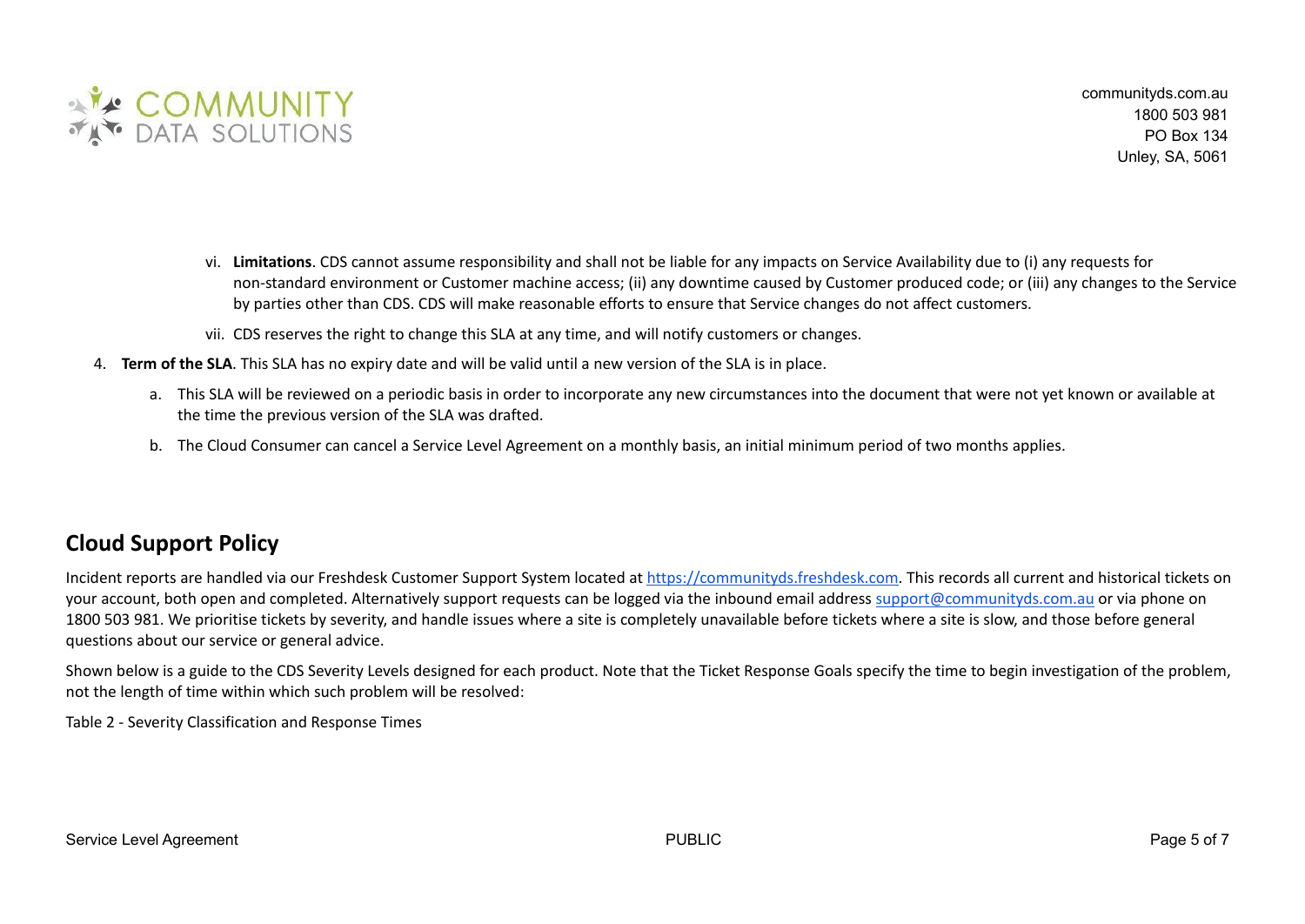

| <b>Severity</b>                                  | <b>Definition</b>                                                                                                                                                       | <b>Action</b> | <b>CDS CRM</b><br><b>Resolution hours</b> | <b>CommunityBI</b><br><b>Resolution hours</b> | <b>CommunityCl</b><br><b>Resolution hours</b> | <b>Deputy</b>      |
|--------------------------------------------------|-------------------------------------------------------------------------------------------------------------------------------------------------------------------------|---------------|-------------------------------------------|-----------------------------------------------|-----------------------------------------------|--------------------|
| Level 1 -<br>Critical loss of<br>service         | Production Cloud is down, business<br>operations severely impacted with no<br>workaround; or a security issue.                                                          | Acknowledge   | 30 minutes                                | 30 minutes                                    | 30 minutes                                    | 30 minutes         |
|                                                  |                                                                                                                                                                         | Assess        | 2 hours                                   | 2 hours                                       | 2 hours                                       | 2 hours            |
|                                                  |                                                                                                                                                                         | Diagnose      | 4 hours                                   | 4 hours                                       | 4 hours                                       | 4 hours *          |
|                                                  |                                                                                                                                                                         | Resolve       | 8 hours                                   | 8 hours                                       | 8 hours                                       | 8 hours *          |
| Level 2 -<br>Major degradation<br>of service     | Production Cloud is operational but<br>significant disruption of business<br>operations (loss of non-core service or<br>performance slowdown); no stable<br>workaround. | Acknowledge   | 1 hour                                    | 1 hour                                        | 1 hour                                        | 1 hour             |
|                                                  |                                                                                                                                                                         | Assess        | 4 hours                                   | 4 hours                                       | 4 hours                                       | 4 hours            |
|                                                  |                                                                                                                                                                         | Diagnose      | 8 business hours                          | 8 business hours                              | 8 business hours                              | 8 business hours * |
|                                                  |                                                                                                                                                                         | Resolve       | 3 business days                           | 3 business days                               | 3 business days                               | 2 business days *  |
| Level 3 -<br>Medium<br>degradation of<br>service | Issues causing moderate to low<br>business disruption with a Production<br>Cloud or Training Cloud or any issue for<br>which there is a stable workaround<br>available. | Acknowledge   | 1 business hour                           | 1 business hour                               | 1 business hour                               | 1 business hour    |
|                                                  |                                                                                                                                                                         | <b>Assess</b> | 8 business hours                          | 8 business hours                              | 8 business hours                              | 8 hours            |
|                                                  |                                                                                                                                                                         | Diagnose      | 2 business days                           | 2 business days                               | 3 business days                               | 1 business days *  |
|                                                  |                                                                                                                                                                         | Resolve       | 5 business days                           | 5 business days                               | 8 business days                               | 2 business days *  |
| Level 4 -<br>Minor degradation<br>of service     | Production or Training Cloud is<br>operational; no significant disruption<br>of business operations.                                                                    | Acknowledge   | 1 business hour                           | 1 business hour                               | 1 business hour                               | 1 business hour    |
|                                                  |                                                                                                                                                                         | Assess        | 8 business hours                          | 8 business hours                              | 8 business hours                              | 8 business hours   |
|                                                  |                                                                                                                                                                         | Diagnose      | 3 business days                           | 5 business days                               | 5 business days                               | 3 business days *  |